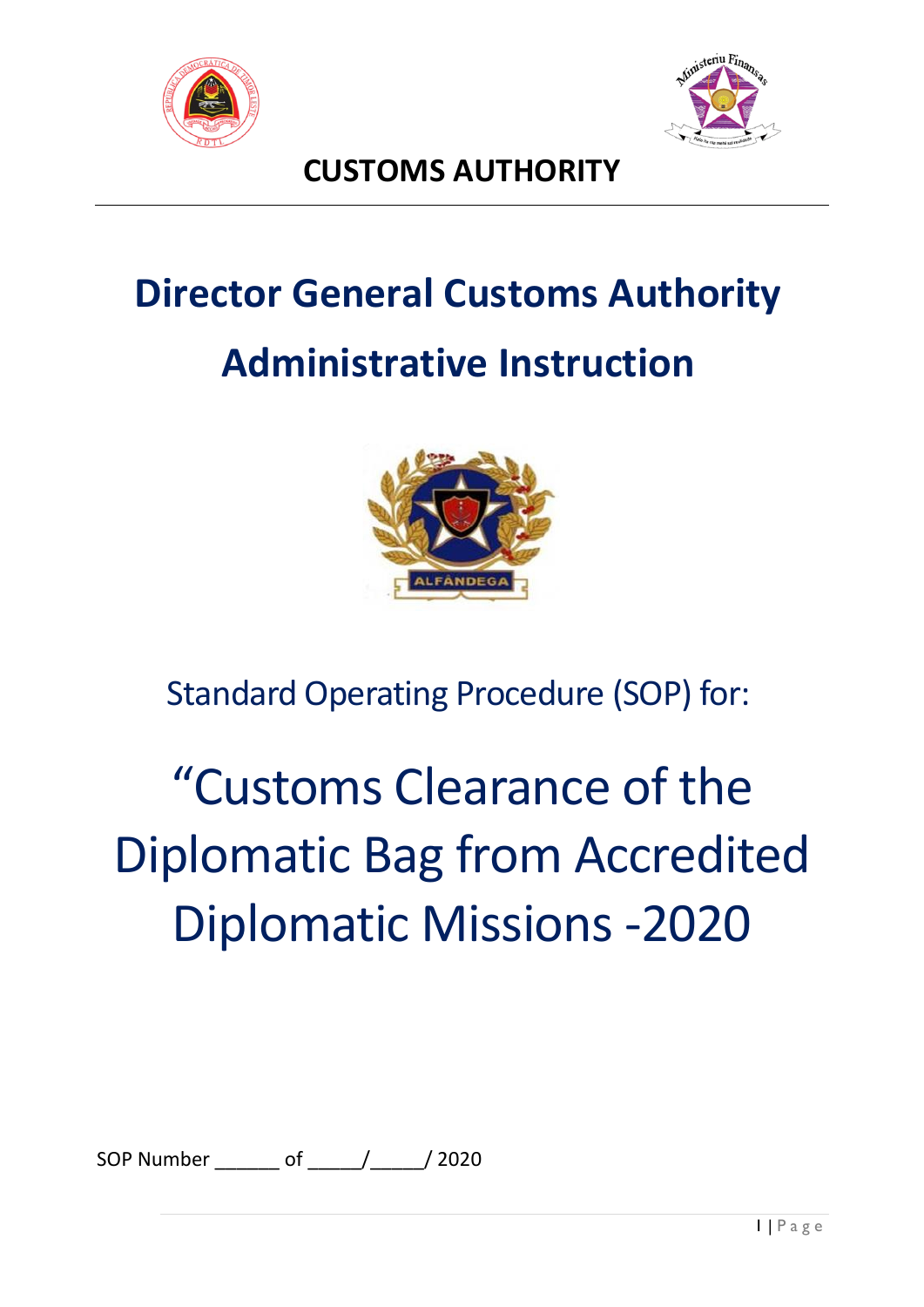# PART A: SOP INTRODUCTION

- 1. Standard Operating Procedure (SOP) Title
- 2. Scope
- 3. Authorization
- 4. SOP Validity and Changes
- 5. Objectives of this SOP
- 6. When this Procedure Applies
- 7. Applicable Legislation Summary
- 9. Procedure Owner
- 10. Enforcing this Procedure
- 11. Minimum Documents Required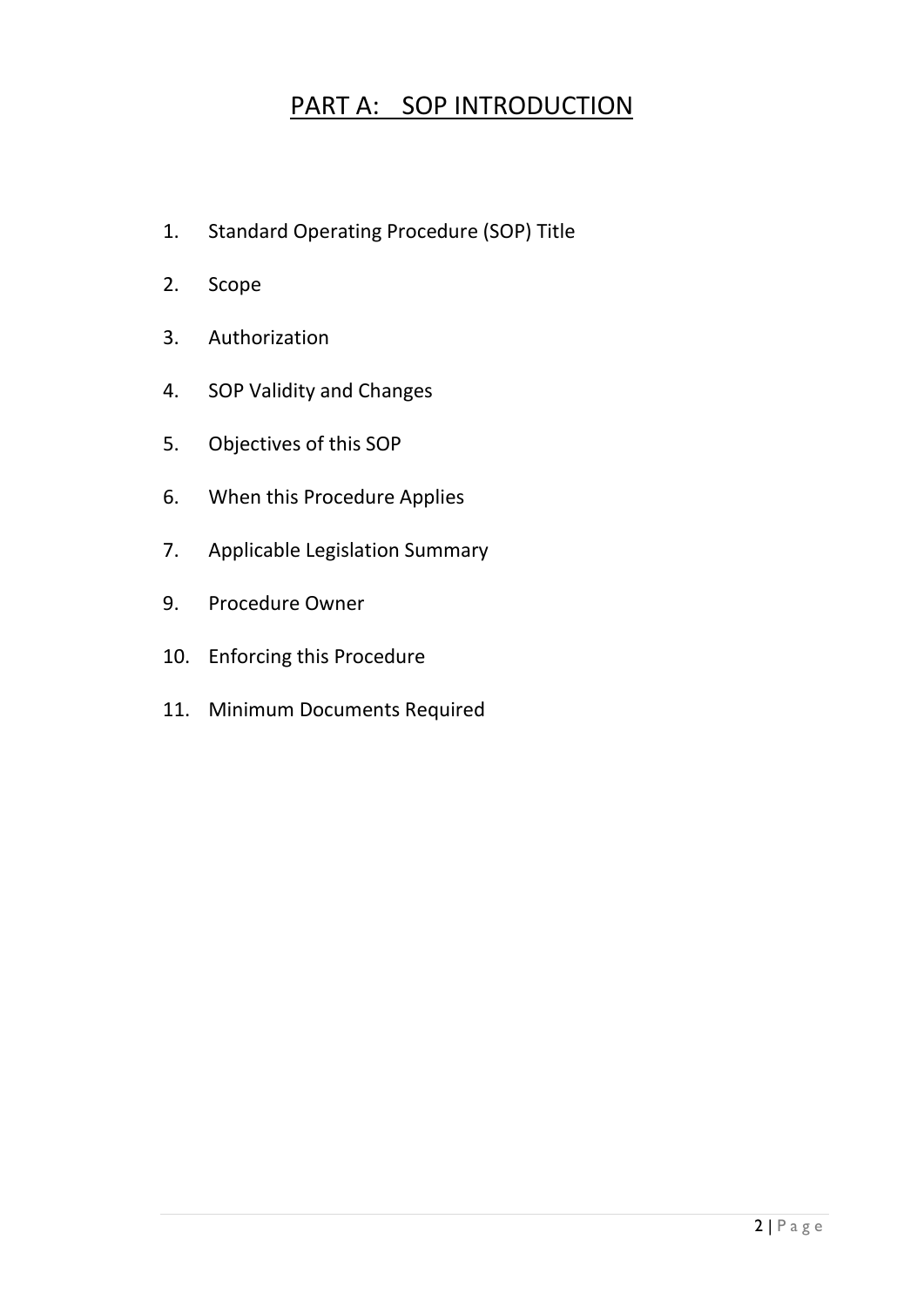# **1. Standard Operating Procedure (SOP) Title**

This SOP will be officially known as:

#### *"Customs Clearance of the Diplomatic Bag from Accredited Diplomatic Missions – 2020".*

# **2. Scope**

This SOP is limited to the customs formalities for the fast inward clearance of the "Diplomatic Bag" (or "pouch") from diplomatic missions duly accredited with the GOTL, in accordance Article 13 of the Vienna Convention on Diplomatic Relations, 1961.

It excludes other related procedures, such as:

- a) Clearance of personal effects and/ or motor vehicles from diplomats and other diplomatic personnel;
- b) Clearance of goods in commercial quantities for the exclusive use of an accredited diplomatic mission;
- c) Clearance of commercial goods consigned to NGO's under bilateral agreements between the country represented by the diplomatic mission and the Government of Timor-Leste (GoTL).

# **3. Authorization**

This SOP is authorized by Director General of the Customs Authority under the following provisions:

a) the Customs Organic Law, Decree Law 9/2017, Chapter V, (Powers of Management and Leadership Positions), Article 59 (1c) "Powers of the Director General", that allows the DG to: *"approve the administrative rules and/or instructions necessary for the operation of the Customs Authority, including the application of Customs legislation".*

## **4. SOP Validity and Changes**

This SOP comes into effect on the date the Director General signs and dates it in **Section 13** of this SOP. Any changes to this SOP must be approved and signed by the Director General, and the SOP properly updated and circulated to relevant Customs personnel.

## **5. Objectives of this SOP**

The objectives of this procedure are to provide clear instructions on how to:

a) ensure the safety and inviolability of the Diplomatic Bag upon the carrier's notification of its arrival into a Customs controlled area in Timor-Leste, being this an area managed either by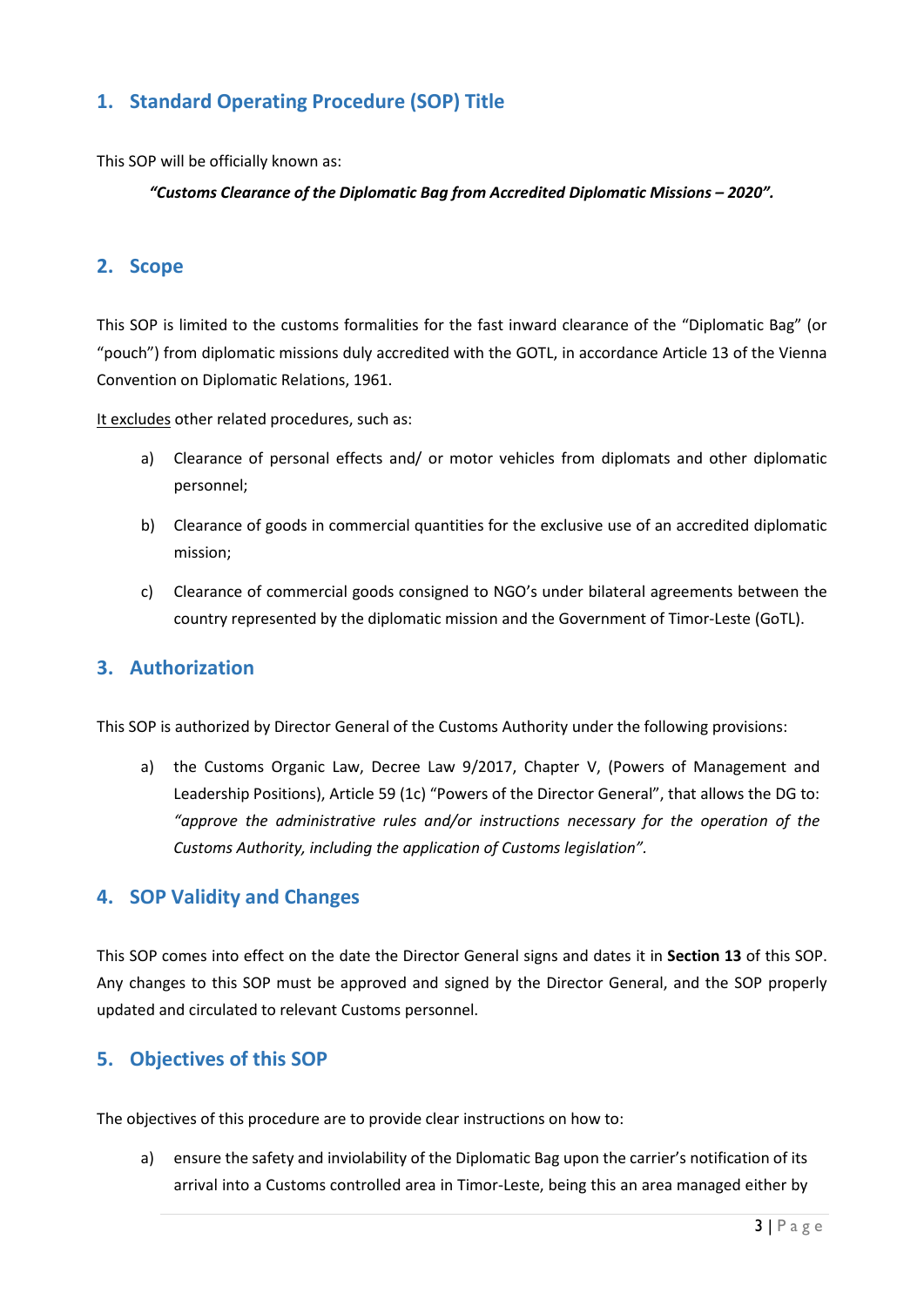the Customs Authority or by an authorized temporary storage or courier operator;

b) Customs will clear a diplomatic bag, upon request from an authorized mission official, without the need to lodge a formal Declaracao Unica Aduaneira (DAU) and its release from Customs control, after completion of the minimal formalities described in this SOP;

## **6. When this Procedure Applies**

This procedure applies to shipments that are:

- a) diplomatic bags arriving into Timor-Leste, that are property of a diplomatic mission accredited with the GoTL;
- b) declared in the Inward Manifest of a means of transport under an Airway Bill or other document; and
- c) duly labelled externally as "diplomatic bag" or the carrier has indicated this character.

#### **Note:**

The carrier must inform Customs upon arrival of the means of transport:

- a) that a diplomatic bag is included in the Manifest, and place where such diplomatic bag will physically stored, pending Customs clearance; or
- b) if the diplomatic bag has been entrusted to the captain or master of the means of transport, he/she must inform immediately of this fact to the Customs officer receiving the Manifest who will ensure the carrier receives and securely stores the Diplomatic Bag.

# **7. Applicable Legislation Summary**

The following legislation applies fully or partially to this procedure. A complete copy of the applicable provisions are available at **ANNEX 1** of this SOP:

#### **A. Customs Code Decree Law 14/2017 – 5 April 2017**

#### Article 153: Verbal declaration

Goods with no commercial value may be subject to a verbal declaration on import or export, upon authorization of Customs, when:

- a) Contained in traveller's personal baggage;
- b) For use of or shipped by individuals;
- c) For use of or shipped by other entities.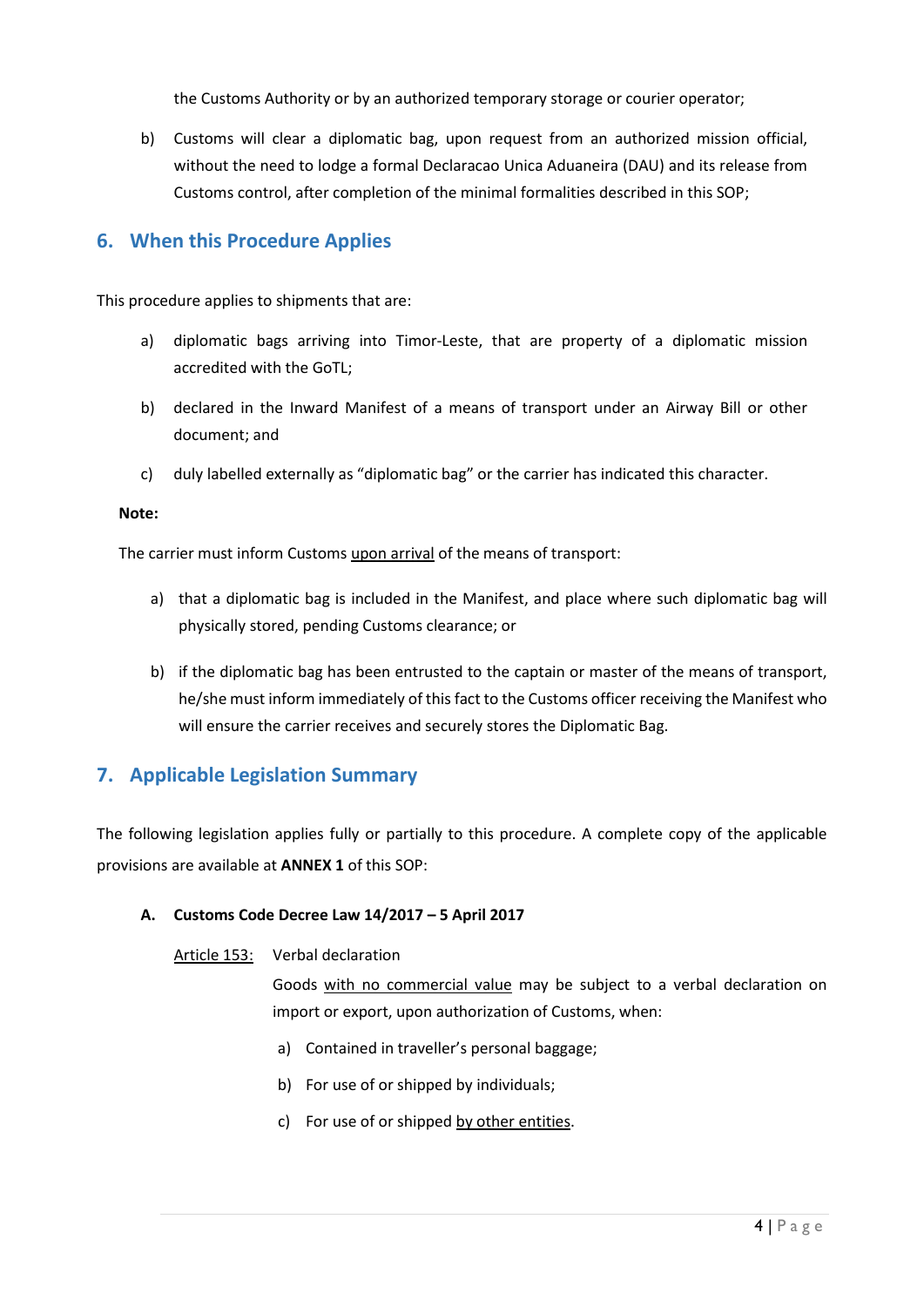#### **B. Vienna Convention on Diplomatic Relations, 1961**

#### Article 13: Accreditation

A Head of Mission is considered as taken up his functions when he either has presented his credentials or when he has notified his arrival and has presented a true copy of his credential to the Ministry of Foreign Affairs of the receiving State.

- Article 27: Free Communication of Mission (summary).
	- 1. The receiving State shall permit and protect free communication on the part of the mission.
	- 2. The official correspondence shall be inviolable;
	- 3. The Diplomatic bag shall not be opened or detained;
	- 4. The packages constituting the diplomatic bag must bear visible external marks of their character and contain only diplomatic documents or articles intended for official use

## **8. Procedure Owner**

The owner of this procedure is the **National Director Operations** (NDO), who is responsible for:

- a) The implementation and standardized application of all the provisions in this procedure, in all Customs areas under his/her control;
- b) Ensuring that officers in the operational areas under his/her control have access to a written copy and training on this procedure;
- c) Ensuring that the alternative manual process is only used where AW is not available, or when there has been a power failure, or other reason for the temporary interruption of the system;
- d) Taking corrective measures in case this procedure is not followed strictly, as described in this SOP;
- e) Obtain from the Customs Airport Director monthly statistics, and submit them with his/her comments and/or recommendation to the Director General, on the following matters:
	- The number of diplomatic bags processed,
	- Average time in processing a diplomatic bag, from the time a diplomatic mission request their clearance to their release through ASYCUDA World.
- f) Proposing to the Director General, any changes or amendments to this SOP when operational circumstances so demand.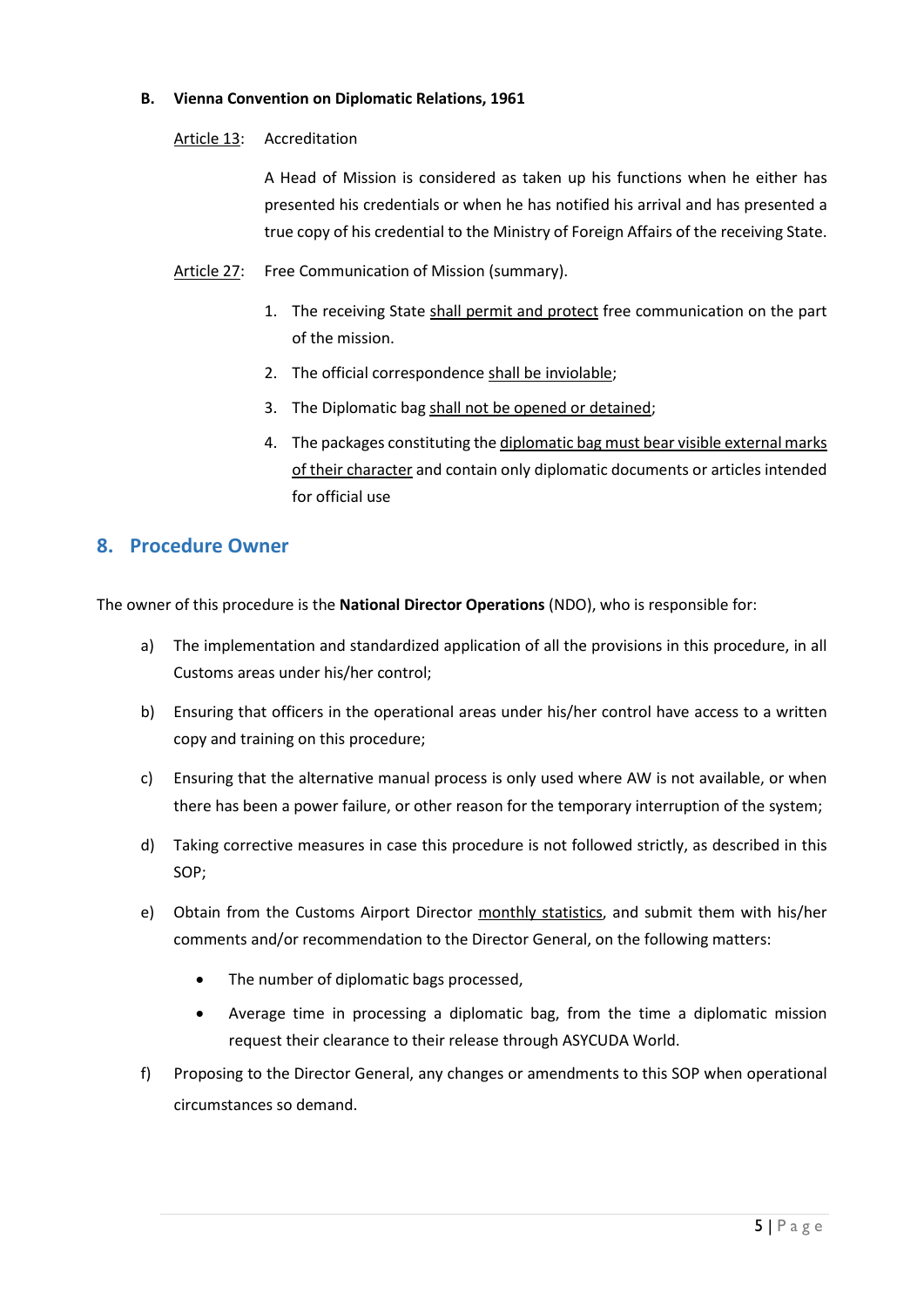# **9. Enforcing this Procedure**

This procedure should be enforced by Customs Officers at:

- a) Dili International airport, and any other international airport where diplomatic bags normally arrive;
- b) Customs proclaimed sea ports; and
- c) Customs proclaimed land border posts.

#### **10. Minimum Documents Required**

The following documents will be required for this procedure:

- a) ASYCUDA World electronic or hard copy Manifest;
- b) Copy of the relevant Airway Bill that identifies the diplomatic bag and the diplomatic Mission it is addressed to;
- c) Valid personal identification document (e.g. Passport or national Identification card) of the diplomatic mission's person who would physically collect the diplomatic bag, upon its release from Customs Control;
- d) Completed "Request for Customs Clearance of Diplomatic Bag" form, duly sign by a responsible Diplomatic mission person.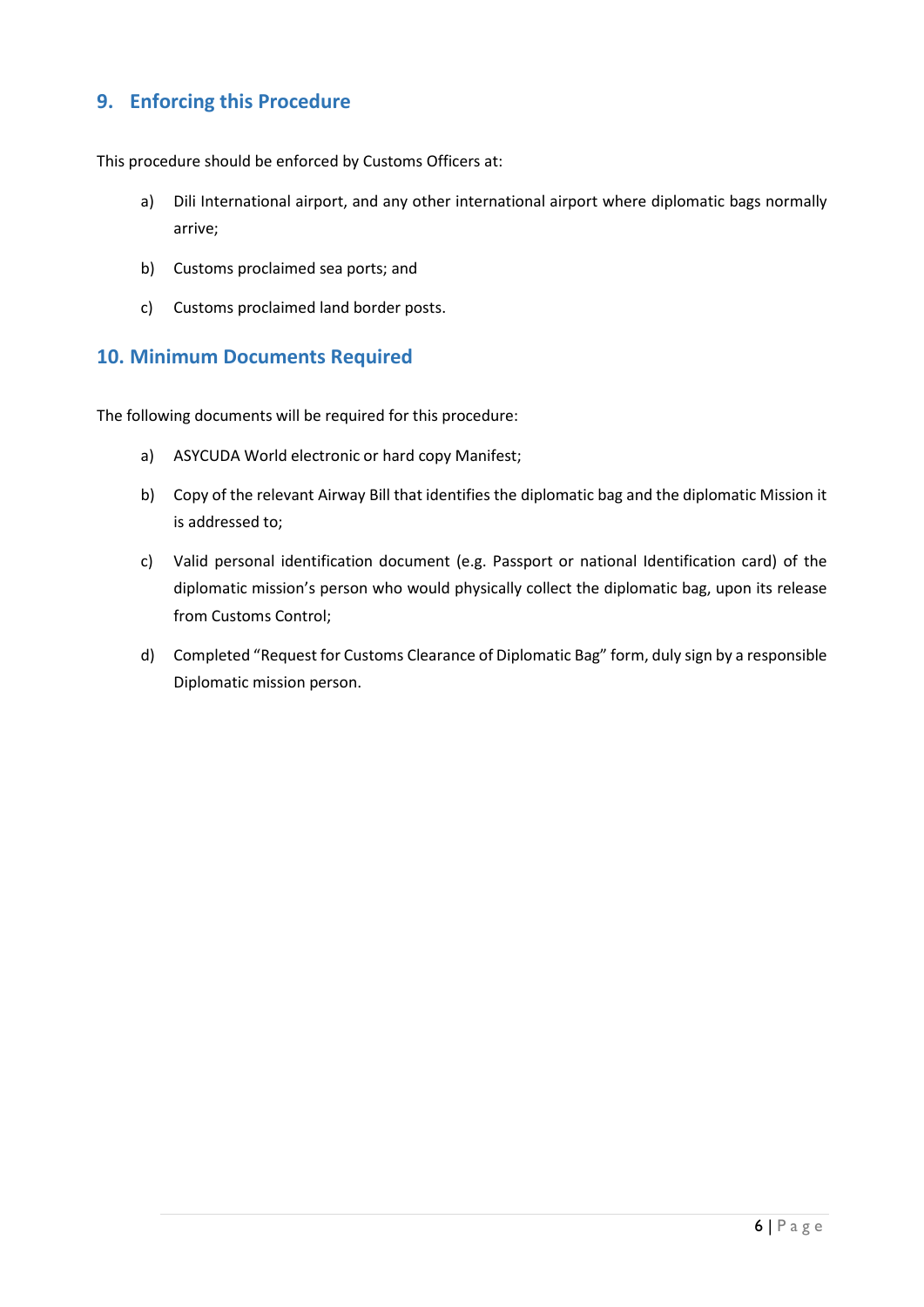# PART B: PROCEDURE DETAILS

- 11. Process Diagram
- 12. Standard Operating Procedure (SOP) Narrative Description
- 13. Director's General Approval, Directives and Dissemination
- 14. SOP Amendments Record

## **ANNEXES**

| ANNEX 1: | Detailed applicable Legislation                               |
|----------|---------------------------------------------------------------|
| ANNEX 2: | Request for Custom Clearance of a Diplomatic Bag (RCCDB) form |
| ANNEX 3: | Screen Shots of ASYCUDA World AWB and Manual Acquittal.       |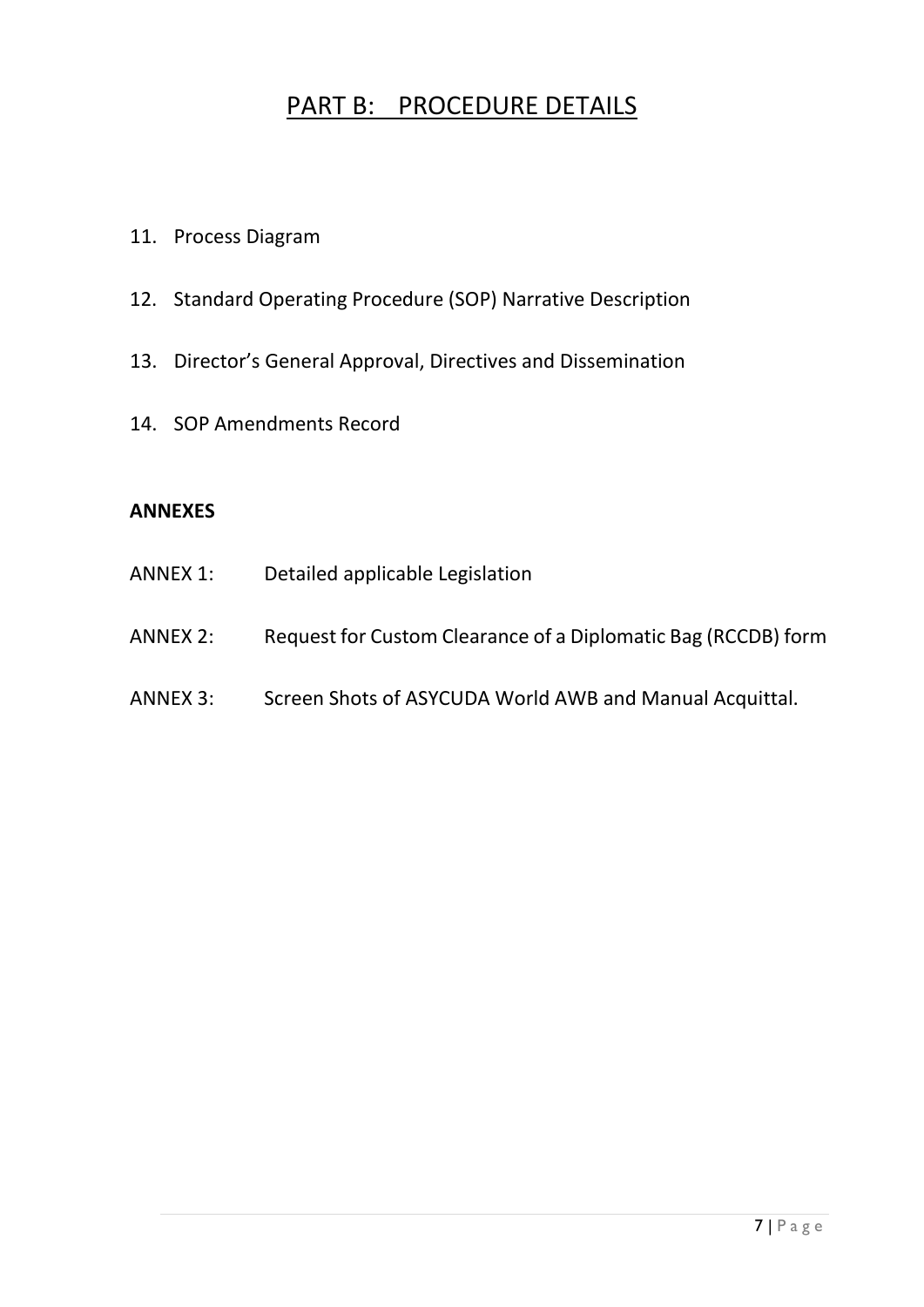# **11. Process Diagram**

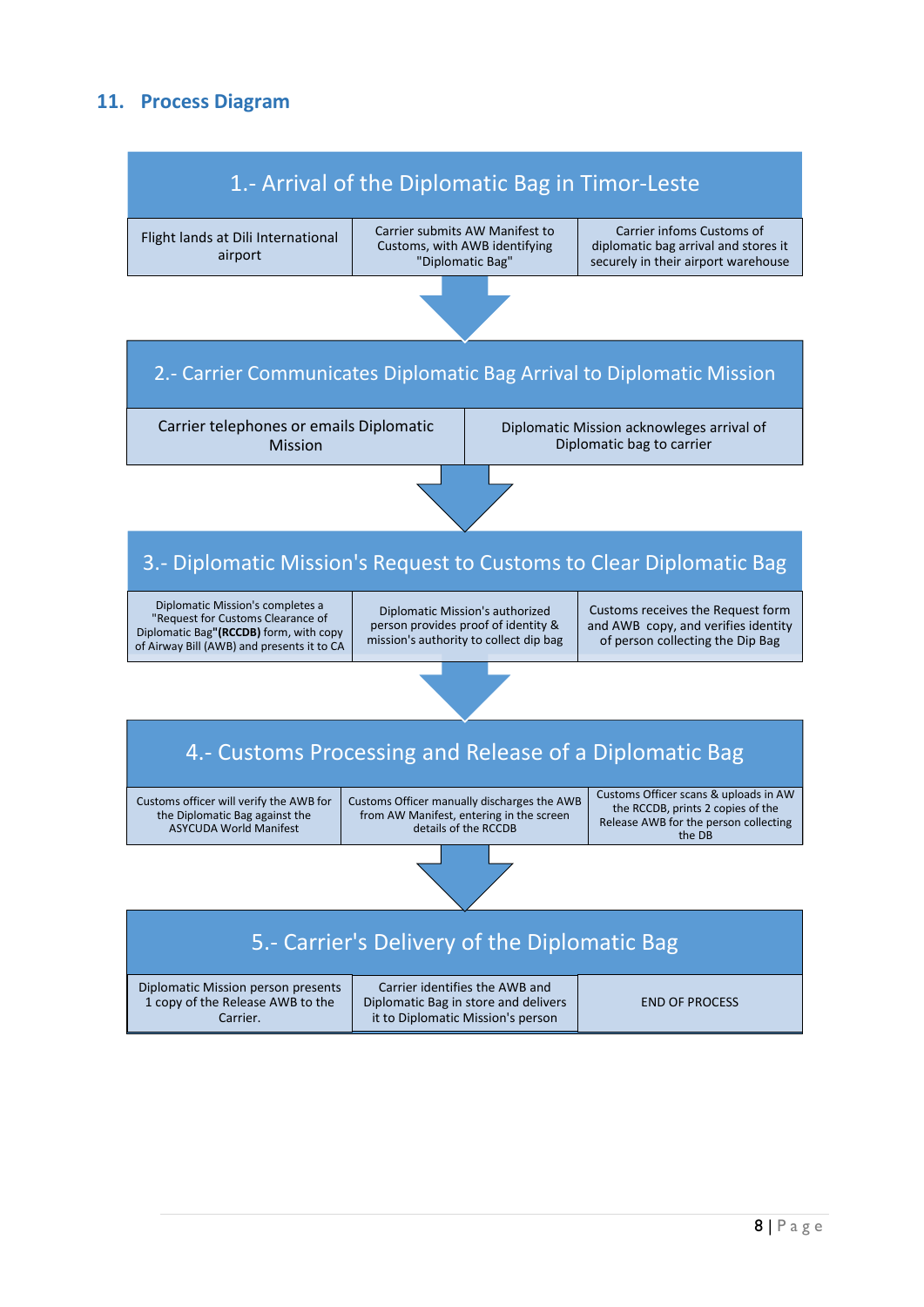# **12. SOP Narrative Description**

#### **Preamble**

The overall considerations of this SOP are:

- a) Full adherence to the provision of Article 27.3 of the Vienna Convention on Diplomatic Relations, 1961 in that *"The Diplomatic bag shall not be opened or detained"*;
- b) To provide a fast clearance of a Diplomatic Bag, through a simplified procedure;
- c) This procedure does not require the Diplomatic Mission to obtain approval from the Ministry of Foreign Affairs and Cooperation for the clearance of the Diplomatic Bag;
- d) The Customs clearance and release will be done by a Customs officer using the Manual Acquittal of the Manifest in ASYCUDA World, therefore without the need of using an authorized Customs Broker; and
- e) All the diplomatic mission need to do is to request the clearance to Customs at Dili Airport, using a form designed to that effect where minimal information is required.

#### **12.1. Arrival of the Diplomatic Bag in Timor-Leste**

- 1. The process starts with the landing of an aircraft at Dili International, where Diplomatic Bags usually arrive;
- 2. Upon arrival of the flight the carrier submits to Customs an electronic Manifest through ASYCUDA World (AW) where an Airway Bill would identify any Diplomatic Bags;
- 3. Carrier will inform Customs of a Diplomatic Bag arrival and will securely store it in their Temporary Storage warehouse at Dili International Airport.

To ensure the security of the cargo all temporary storage licensees operate under the "double key system" where the licensee hold one key and Customs the other, meaning that the warehouse cannot be opened/ closed without both the licensee and Customs being present.

#### **12.2. Carrier Communicates the Diplomatic Bag Arrival to Diplomatic Mission**

- 1. Carrier would normally inform the consignee, in this case a Diplomatic Mission, of the arrival of a particular diplomatic bag, as indicated in the relevant Airway Bill (AWB);
- 2. Is up to the Diplomatic Mission to acknowledge the communication from the carrier, according to their own practices;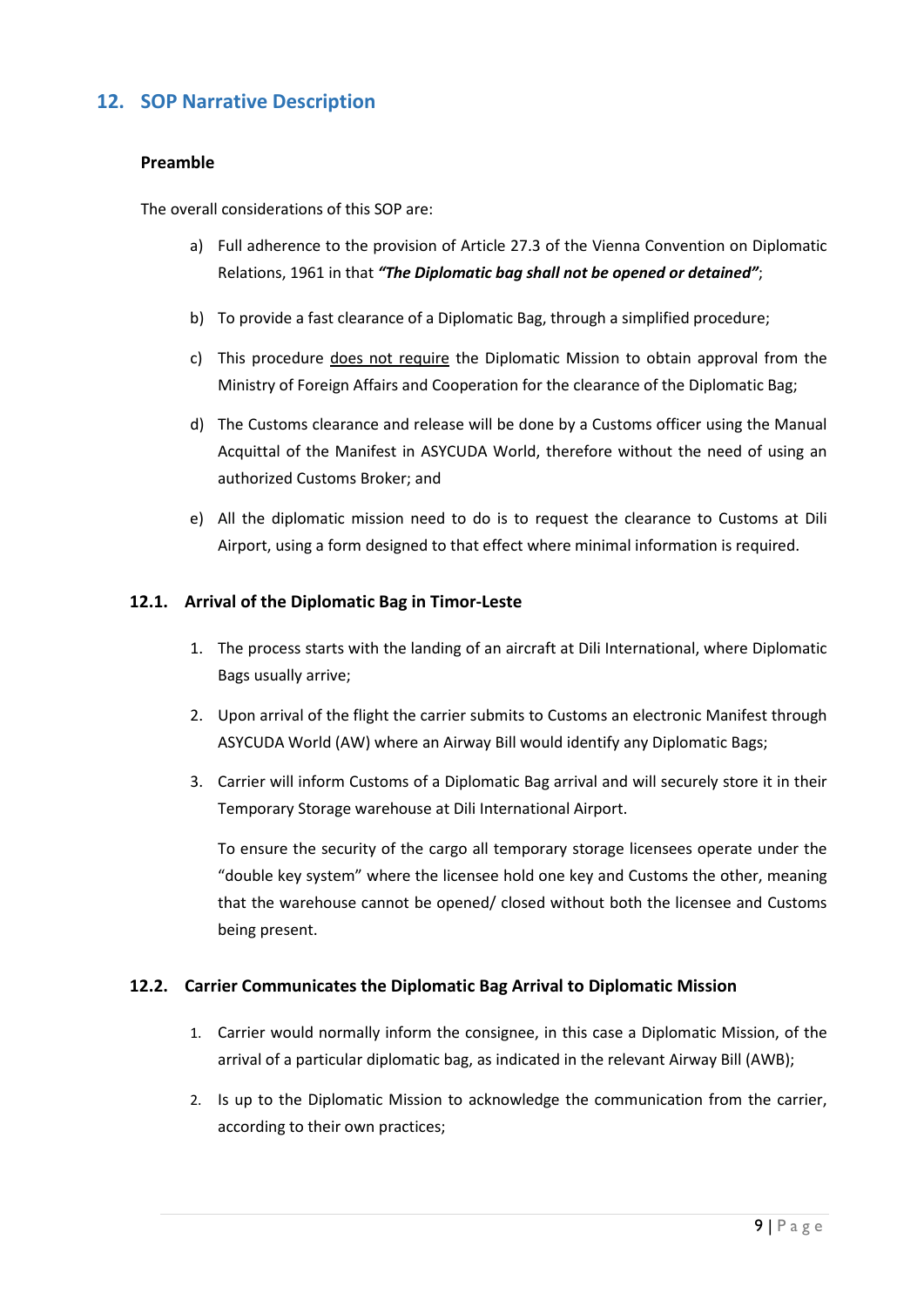#### **12.3. Diplomatic Mission's Request to Customs to Clear Diplomatic Bag**

- 1. The Diplomatic Mission authorized person, being this a member of the diplomatic or administrative staff, completes a "Request for Customs Clearance of a Diplomatic Bag"(RCCDB) form (see **ANNEX 2**) and submits it to the Customs Supervisor at Dili International Airport, with a copy of the relevant Airway Bill (AWB) for the Diplomatic Bag;
- 2. On presentation of a completed and signed RCCDB, the person submitting the form must present to the Customs officer receiving this form suitable identification and authority to collect the bag from the Diplomatic Mission;
- 3. The Customs officer will:
	- receive the RCCDB and supporting Airway Bill (AWB),
	- verify the identity of the person submitting the RCCDB, and
	- acknowledge receipt of the RCCDB entering his/her name, signature, date and Customs stamp in the "For Customs Use Only" part at the bottom of the form.

#### **12.4. Customs Processing and Release of a Diplomatic Bag**

1. The Customs officer processing the RCCDB will verify details of the Airway Bill against the electronic manifest in ASYCUDA World (see screen below);

| Office of departure / arrival                                                                                                                                                                                                                                   |                                    |                                                                          |
|-----------------------------------------------------------------------------------------------------------------------------------------------------------------------------------------------------------------------------------------------------------------|------------------------------------|--------------------------------------------------------------------------|
| DIBO2<br>Almort Prosident Nicolao Lobato                                                                                                                                                                                                                        |                                    |                                                                          |
| General Information-                                                                                                                                                                                                                                            |                                    |                                                                          |
| Voyage number                                                                                                                                                                                                                                                   | <b>Date of departure</b>           | Date of arrival<br>Time of arrival<br><b>Registration number</b>         |
| VOYAGE NUMBER 01                                                                                                                                                                                                                                                | 17/01/2020                         | $\mathcal{L}$                                                            |
| <b>Waybill reference number</b>                                                                                                                                                                                                                                 | <b>Waybill type</b>                | <b>Last discharge</b><br><b>Waybill line</b><br>Nature                   |
| <b>BIL REFERENCE 01</b>                                                                                                                                                                                                                                         | <b>HSB</b><br><b>House</b> Sea Bit | 23<br>п                                                                  |
| Previous document                                                                                                                                                                                                                                               |                                    | <b>UCR</b>                                                               |
|                                                                                                                                                                                                                                                                 |                                    |                                                                          |
| <b>Place of loading</b>                                                                                                                                                                                                                                         |                                    | <b>Place of unloading</b>                                                |
| <b>AUDRW</b> Darwin                                                                                                                                                                                                                                             |                                    | TLDE.<br><b>but</b>                                                      |
|                                                                                                                                                                                                                                                                 |                                    |                                                                          |
| Carrier-                                                                                                                                                                                                                                                        |                                    | Exporter/Shipper-                                                        |
|                                                                                                                                                                                                                                                                 |                                    |                                                                          |
|                                                                                                                                                                                                                                                                 |                                    |                                                                          |
|                                                                                                                                                                                                                                                                 |                                    | <b>Diplomatic Pouch</b>                                                  |
|                                                                                                                                                                                                                                                                 |                                    | <b>Diplometic Pouch</b>                                                  |
|                                                                                                                                                                                                                                                                 |                                    |                                                                          |
|                                                                                                                                                                                                                                                                 |                                    |                                                                          |
|                                                                                                                                                                                                                                                                 |                                    |                                                                          |
| <b>Shipping agent</b>                                                                                                                                                                                                                                           |                                    |                                                                          |
|                                                                                                                                                                                                                                                                 |                                    |                                                                          |
|                                                                                                                                                                                                                                                                 |                                    |                                                                          |
| Transport                                                                                                                                                                                                                                                       |                                    |                                                                          |
| Mode.                                                                                                                                                                                                                                                           |                                    | <b>Identity</b>                                                          |
|                                                                                                                                                                                                                                                                 |                                    |                                                                          |
| <b>Notionality</b>                                                                                                                                                                                                                                              |                                    |                                                                          |
|                                                                                                                                                                                                                                                                 |                                    |                                                                          |
| Notify-                                                                                                                                                                                                                                                         |                                    | Consignee                                                                |
| 4000001                                                                                                                                                                                                                                                         |                                    | 4000001                                                                  |
|                                                                                                                                                                                                                                                                 |                                    |                                                                          |
|                                                                                                                                                                                                                                                                 |                                    |                                                                          |
| <b>AUSTRALIAN MISSSON IN EAST THIOR</b>                                                                                                                                                                                                                         |                                    | AUSTRALIAN MISSSON IN EAST TIMOR                                         |
| Av. Dos Martires da Patria<br><b>VERA CRUZ</b>                                                                                                                                                                                                                  |                                    | Av. Dos Martires da Patria<br><b>VERA CRUZ</b>                           |
| <b>DILI</b>                                                                                                                                                                                                                                                     |                                    | <b>DILI</b>                                                              |
|                                                                                                                                                                                                                                                                 |                                    | <b>TIMOR LESTE</b>                                                       |
|                                                                                                                                                                                                                                                                 |                                    |                                                                          |
| <b>TIMOR LESTE</b>                                                                                                                                                                                                                                              |                                    |                                                                          |
|                                                                                                                                                                                                                                                                 |                                    |                                                                          |
|                                                                                                                                                                                                                                                                 |                                    |                                                                          |
| Packages codes                                                                                                                                                                                                                                                  |                                    | <b>Status</b><br>Number of degrouped waybills                            |
| $\overline{\bullet}$<br>no nag                                                                                                                                                                                                                                  |                                    | <b>Jisr</b><br>$\sqrt{2}$                                                |
|                                                                                                                                                                                                                                                                 |                                    |                                                                          |
|                                                                                                                                                                                                                                                                 |                                    |                                                                          |
|                                                                                                                                                                                                                                                                 |                                    |                                                                          |
|                                                                                                                                                                                                                                                                 |                                    |                                                                          |
|                                                                                                                                                                                                                                                                 | <b>Remaining packages</b>          | Manifested gross weight.<br>Remaining gross weight<br><b>Volume(CBM)</b> |
| 1.00                                                                                                                                                                                                                                                            |                                    | 10,000                                                                   |
|                                                                                                                                                                                                                                                                 |                                    |                                                                          |
|                                                                                                                                                                                                                                                                 |                                    |                                                                          |
|                                                                                                                                                                                                                                                                 |                                    |                                                                          |
|                                                                                                                                                                                                                                                                 |                                    |                                                                          |
|                                                                                                                                                                                                                                                                 |                                    |                                                                          |
|                                                                                                                                                                                                                                                                 |                                    |                                                                          |
|                                                                                                                                                                                                                                                                 |                                    |                                                                          |
|                                                                                                                                                                                                                                                                 |                                    |                                                                          |
|                                                                                                                                                                                                                                                                 |                                    |                                                                          |
|                                                                                                                                                                                                                                                                 |                                    | Freight amount and currency                                              |
|                                                                                                                                                                                                                                                                 |                                    |                                                                          |
|                                                                                                                                                                                                                                                                 |                                    | Value for insurance                                                      |
| <b>Goods Details</b><br><b>Total containers</b><br>Marks & nb.<br>Diplomatic Mall Pouch<br><b>Manifested packages</b><br>Description of goods<br>Diplomatic Mail Pouch<br>Location<br><b>Declared Values and Seals Details</b><br>P/C Ind.<br>Value for customs | Value for transport                |                                                                          |
|                                                                                                                                                                                                                                                                 |                                    |                                                                          |
| Seals number                                                                                                                                                                                                                                                    | Marks                              | Party                                                                    |
| Information                                                                                                                                                                                                                                                     |                                    |                                                                          |

2. The Customs officer will access the Manifest Manual Discharge screen in ASYCUDA World and enter details of the RCCDB form presented by the Diplomatic Mission, including date, name of Diplomatic Mission, and name of person collecting the diplomatic bag. (see Manifest Manual Discharge screen below)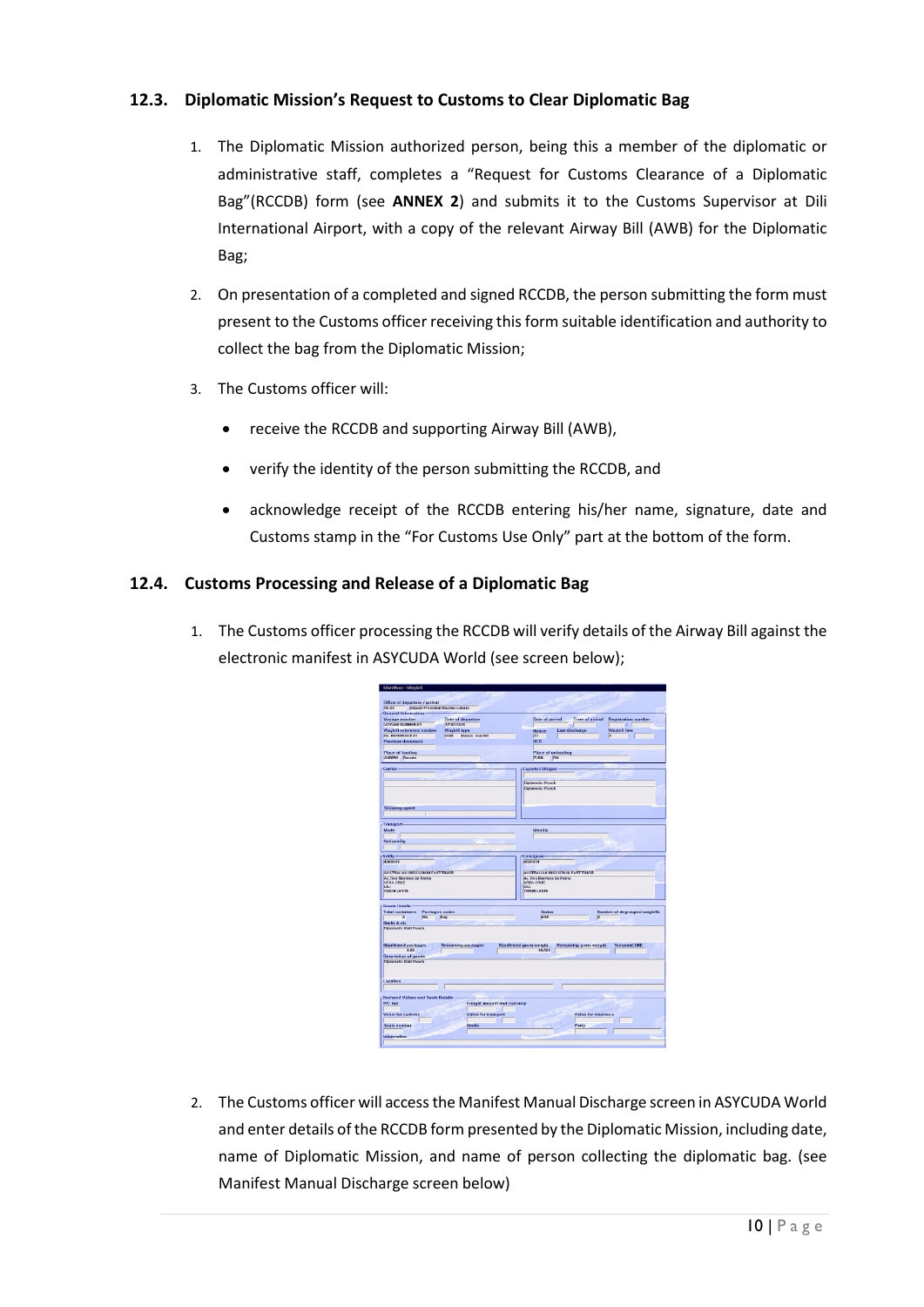

3. The Customs Officer will scan and upload into AW the RCCDB form, print 2 copies of the Released Airway Bill and hand them over to the person collecting the Diplomatic Bag.

#### **12.5. Carrier's Delivery of the Diplomatic Bag**

- 1. The Diplomatic Mission's person presents to carrier 1 copy of Released AWB;
- 2. Carrier identifies the AWB Number and details against the Diplomatic Bag stored in the warehouse and delivers it to the Diplomatic Mission's person.

# **END OF NORMAL CUSTOMS PROCESS**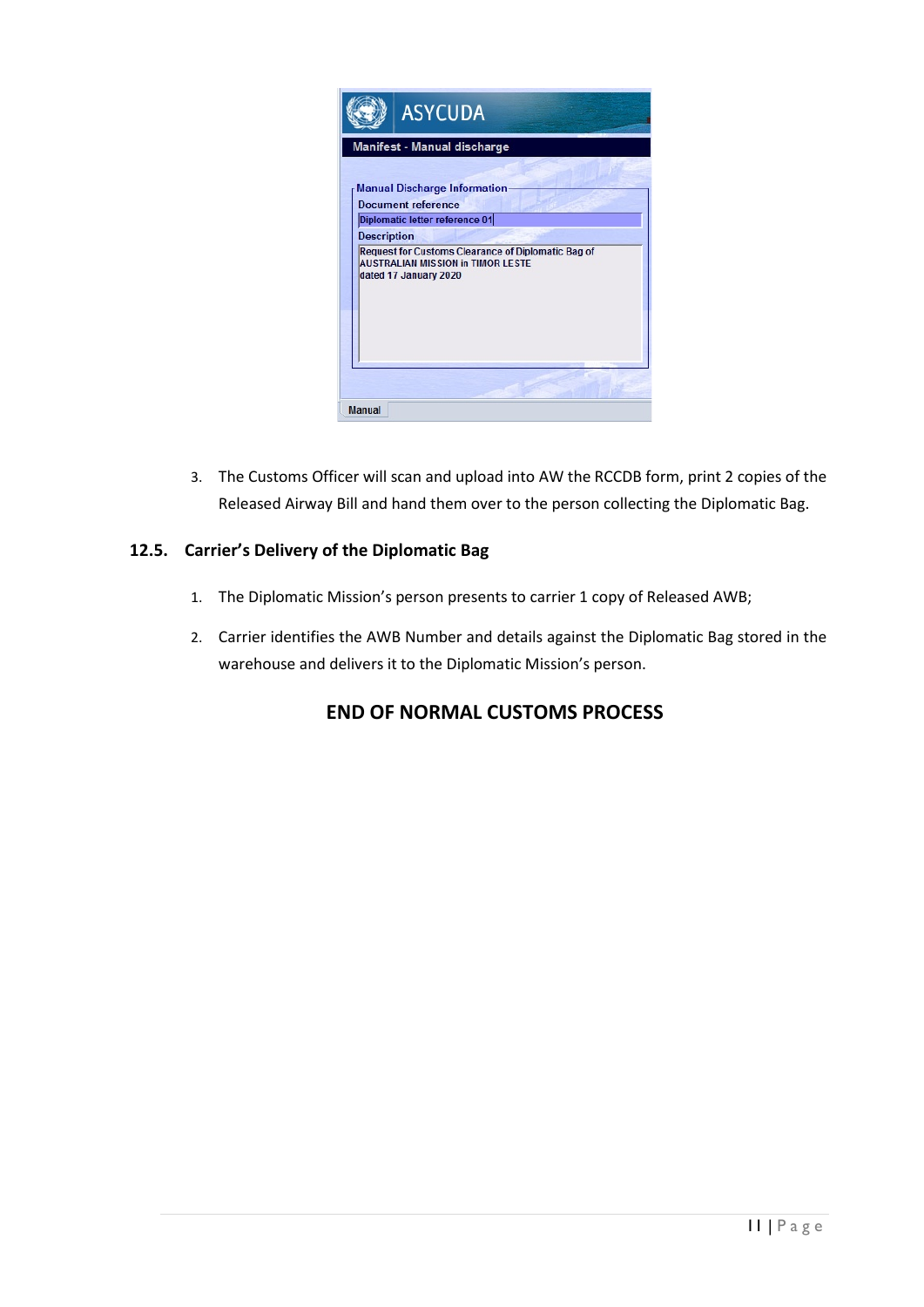# **13. Director's General Approval, Directives and Dissemination**

By virtue of Article 59 (1c) of Decree Law 9/2017 that allows the DG to: *"approve the administrative rules and/or instructions necessary for the operation of the Customs Authority, including the application of Customs legislation"*, I hereby:

- a) **Approve** this Standard Operating Procedure (SOP) known as, *"Customs Clearance of the Diplomatic Bag from Accredited Diplomatic Missions – 2020"*;
- b) **Direct** that this SOP be communicated to all relevant CA staff, and for all CA staff to implement, apply and enforce all parts of this SOP as described; and
- c) **Direct,** that this SOP shall come into effect on the signed date below.

Signed on the….…………….day of ……………….........2020

………………………………………………………………

**Jose Abilio**

Director General Timor-Leste

Customs Authority *(official Customs seal)*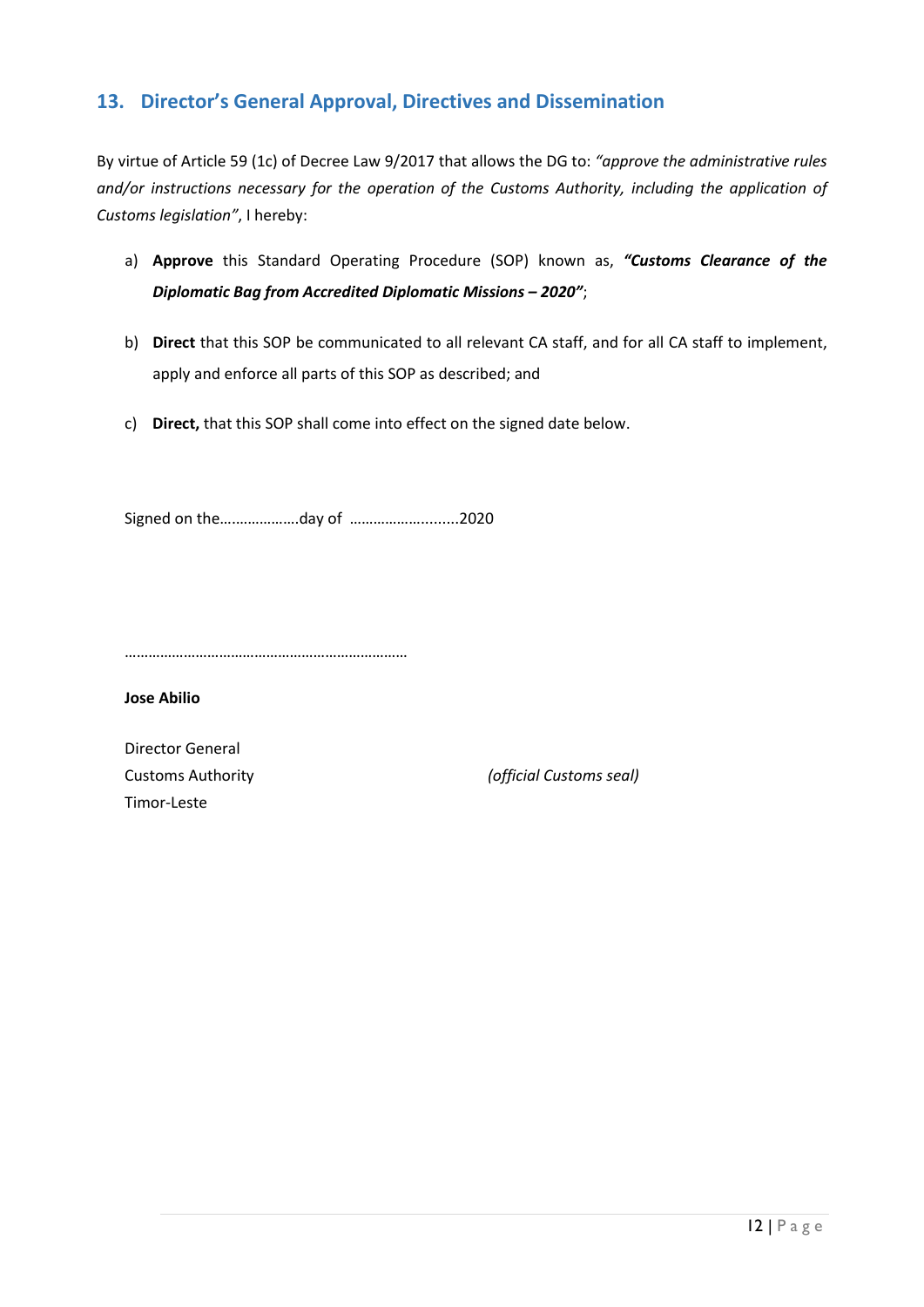# **14. SOP Amendments Record**

| <b>Original SOP Approval</b><br>Date | <b>Version Number</b> | Developer (s) Name                          |  |  |
|--------------------------------------|-----------------------|---------------------------------------------|--|--|
|                                      | v.1 (version one)     | Sergio Riveros, DCOP Customs Reform Project |  |  |

# **14.1 Amendments**

| Date Approved by DG | Version<br><b>Number</b> | Developer (s) name | Reviewer(s) name |
|---------------------|--------------------------|--------------------|------------------|
|                     |                          |                    |                  |
|                     |                          |                    |                  |
|                     |                          |                    |                  |
|                     |                          |                    |                  |
|                     |                          |                    |                  |

# END OF SOP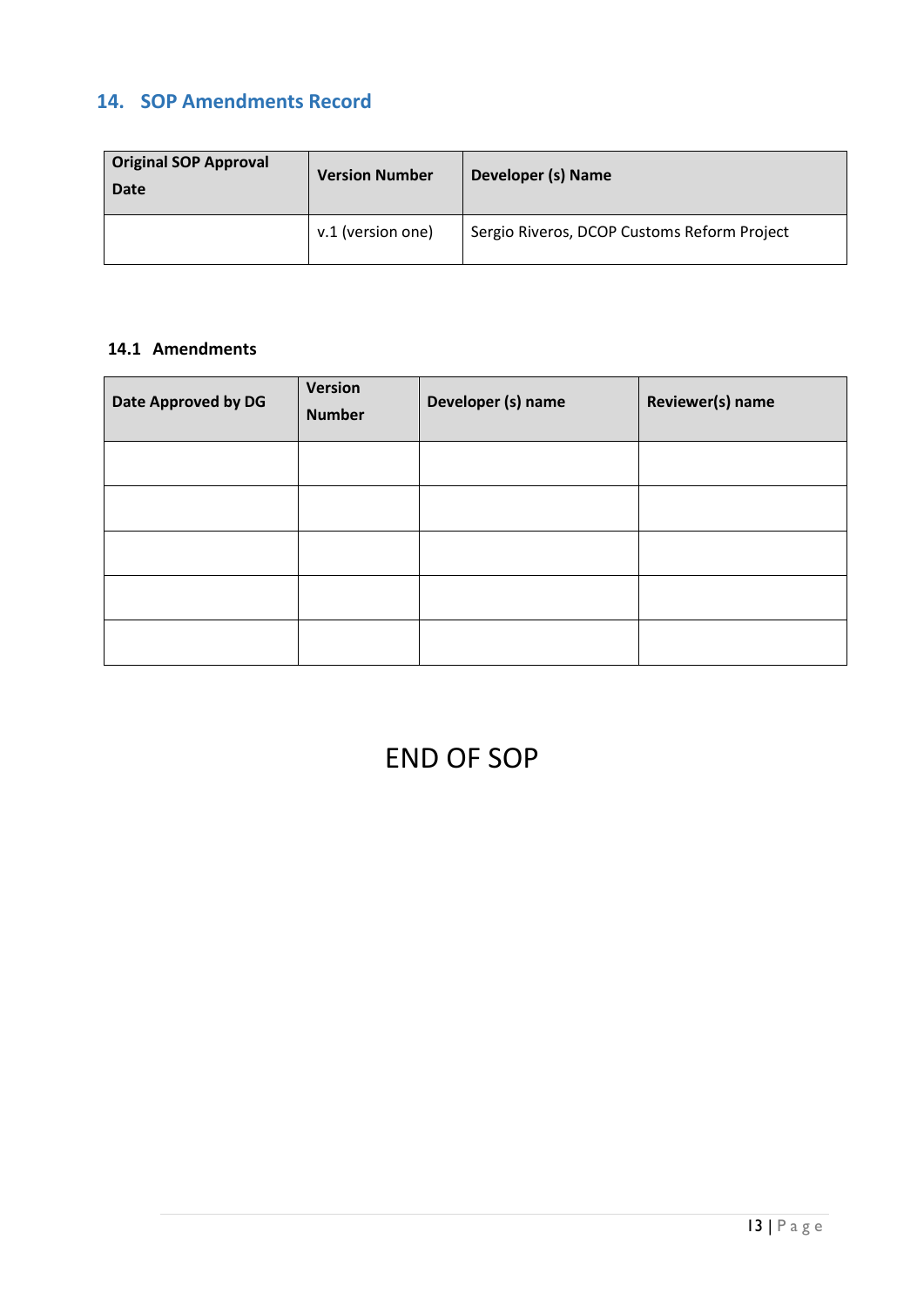#### **ANNEX 1: Full Text of Applicable Legislation.**

#### **A. Customs Code DL 14/2017**

#### *Article 153: Verbal Declaration*

*Goods with no commercial value may be subject to a verbal declaration on import or export, upon authorization of Customs, when:*

- *a) Contained in travellers' personal luggage;*
- *b) Intended for or shipped by private persons;*
- *c) Intended for or shipped by other entities.*

#### **B. Vienna Convention on Diplomatic Relations, 1961**

#### **Article 13**

*1. The head of the mission is considered as having taken up his functions in the receiving State either when he has presented his credentials or when he has notified his arrival and a true copy of his credentials has been presented to the Ministry for Foreign Affairs of the receiving State, or such other ministry as may be agreed, in accordance with the practice prevailing in the receiving State which shall be applied in a uniform manner.*

#### **Article 27**

- *1. The receiving State shall permit and protect free communication on the part of the mission for all official purposes. In communicating with the Government and the other missions and consulates of the sending State, wherever situated, the mission may employ all appropriate means, including diplomatic couriers and messages in code or cipher. However, the mission may install and use a wireless transmitter only with the consent of the receiving State.*
- *2. The official correspondence of the mission shall be inviolable. Official correspondence means all correspondence relating to the mission and its functions.*
- *3. The diplomatic bag shall not be opened or detained.*
- *4. The packages constituting the diplomatic bag must bear visible external marks of their character and may contain only diplomatic documents or articles intended for official use.*
- *5. The diplomatic courier, who shall be provided with an official document indicating his status and the number of packages constituting the diplomatic bag, shall be protected by the receiving State in the performance of his functions. He shall enjoy person inviolability and shall not be liable to any form of arrest or detention.*
- *6. The sending State or the mission may designate diplomatic couriers ad hoc. In such cases the provisions of paragraph 5 of this article shall also apply, except that the immunities therein mentioned shall cease to apply when such a courier has delivered to the consignee the diplomatic bag in his charge.*
- 7. *A diplomatic bag may be entrusted to the captain of a commercial aircraft scheduled to*  land at an authorized port of entry. He shall be provided with an official document *indicating the number of packages constituting the bag but he shall not be considered to be a diplomatic courier. The mission may send one of its members to take possession of the diplomatic bag directly and freely from the captain of the aircraft.*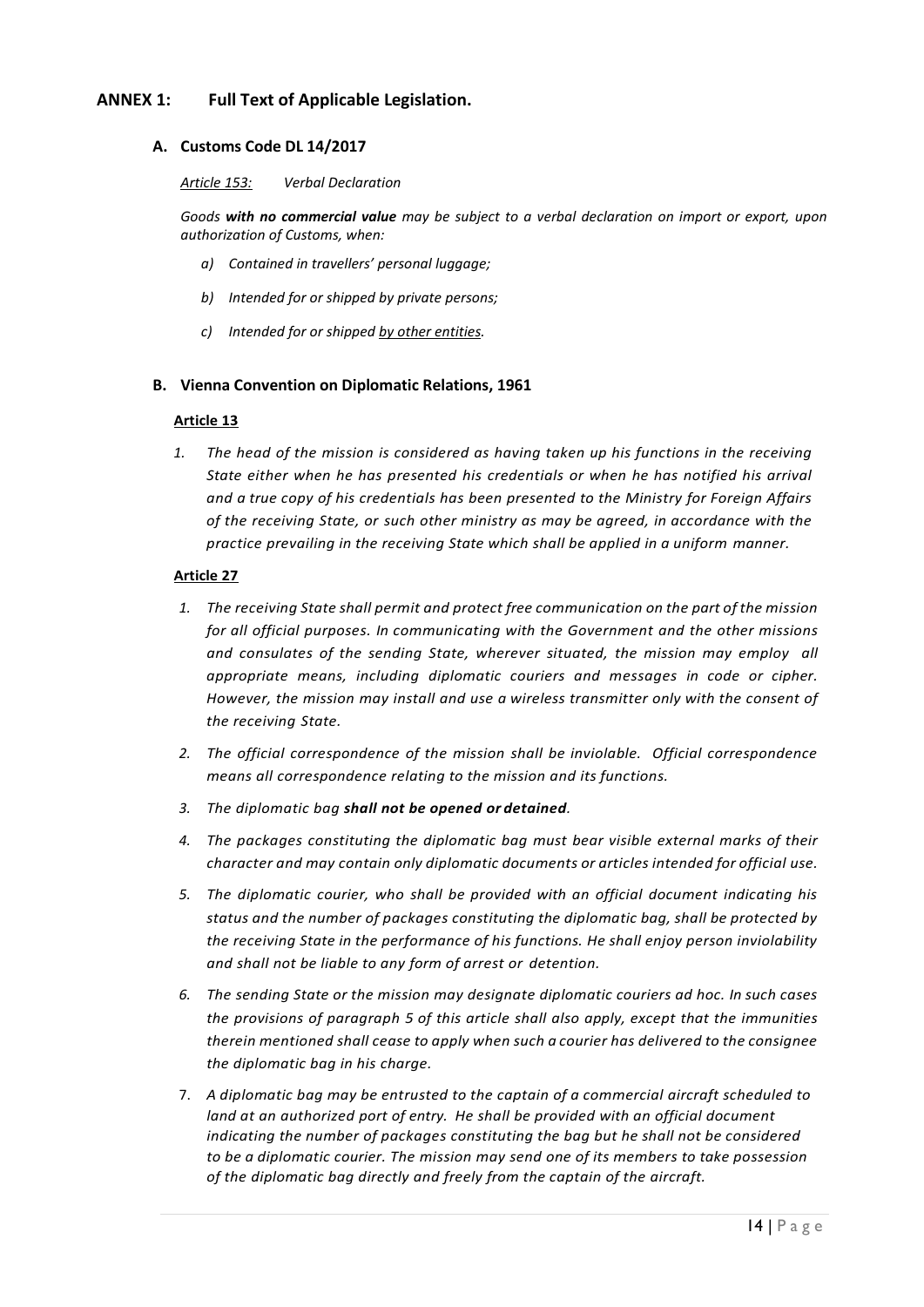

| <b>PART 1 - Diplomatic Mission Details</b>                                                                                                                                                                                                                                                                                                                            |  |                                                                 |                       |                      |                                  |  |
|-----------------------------------------------------------------------------------------------------------------------------------------------------------------------------------------------------------------------------------------------------------------------------------------------------------------------------------------------------------------------|--|-----------------------------------------------------------------|-----------------------|----------------------|----------------------------------|--|
| <b>Diplomatic Mission</b><br>Name:                                                                                                                                                                                                                                                                                                                                    |  |                                                                 |                       |                      |                                  |  |
| TIN Nr:                                                                                                                                                                                                                                                                                                                                                               |  |                                                                 |                       |                      |                                  |  |
| <b>Contact Person Name</b>                                                                                                                                                                                                                                                                                                                                            |  |                                                                 |                       |                      |                                  |  |
| <b>Contact Number:</b>                                                                                                                                                                                                                                                                                                                                                |  | Email:                                                          |                       |                      |                                  |  |
| <b>PART 2 - Diplomatic Bag Details</b>                                                                                                                                                                                                                                                                                                                                |  |                                                                 |                       |                      |                                  |  |
| Airway Bill Nr.                                                                                                                                                                                                                                                                                                                                                       |  |                                                                 | Carrier               |                      |                                  |  |
| Date of Arrival                                                                                                                                                                                                                                                                                                                                                       |  | Click here to enter a date.                                     | Number of<br>Packages |                      |                                  |  |
| Support documents<br>submitted (if any)                                                                                                                                                                                                                                                                                                                               |  |                                                                 |                       |                      |                                  |  |
|                                                                                                                                                                                                                                                                                                                                                                       |  | PART 3.- Declaration by Responsible Diplomatic Mission's Person |                       |                      |                                  |  |
| I hereby declare, that the package or packages covered by Airway Bill Nr.<br>contains Goods with No Commercial Value, that only require a verbal declaration (Article 153 of Customs<br>Code, DL 14/2017), and which form part of the Diplomatic Bag of this Diplomatic Mission, as described in<br>Article 27 of the Vienna Convention on Diplomatic Relations 1961. |  |                                                                 |                       |                      |                                  |  |
| Person's Name                                                                                                                                                                                                                                                                                                                                                         |  |                                                                 |                       |                      | Position                         |  |
| Signature:                                                                                                                                                                                                                                                                                                                                                            |  |                                                                 |                       |                      | Diplomatic<br>Mission's<br>Stamp |  |
| Date                                                                                                                                                                                                                                                                                                                                                                  |  | Click here to enter a date.                                     |                       |                      |                                  |  |
| <b>FOR CUSTOMS USE ONLY</b>                                                                                                                                                                                                                                                                                                                                           |  |                                                                 |                       |                      |                                  |  |
| Date Request Received                                                                                                                                                                                                                                                                                                                                                 |  | Click here to enter a date.                                     | Customs               | Officer's Name       |                                  |  |
| Customs Officer's<br>Signature                                                                                                                                                                                                                                                                                                                                        |  |                                                                 |                       | <b>Customs Stamp</b> |                                  |  |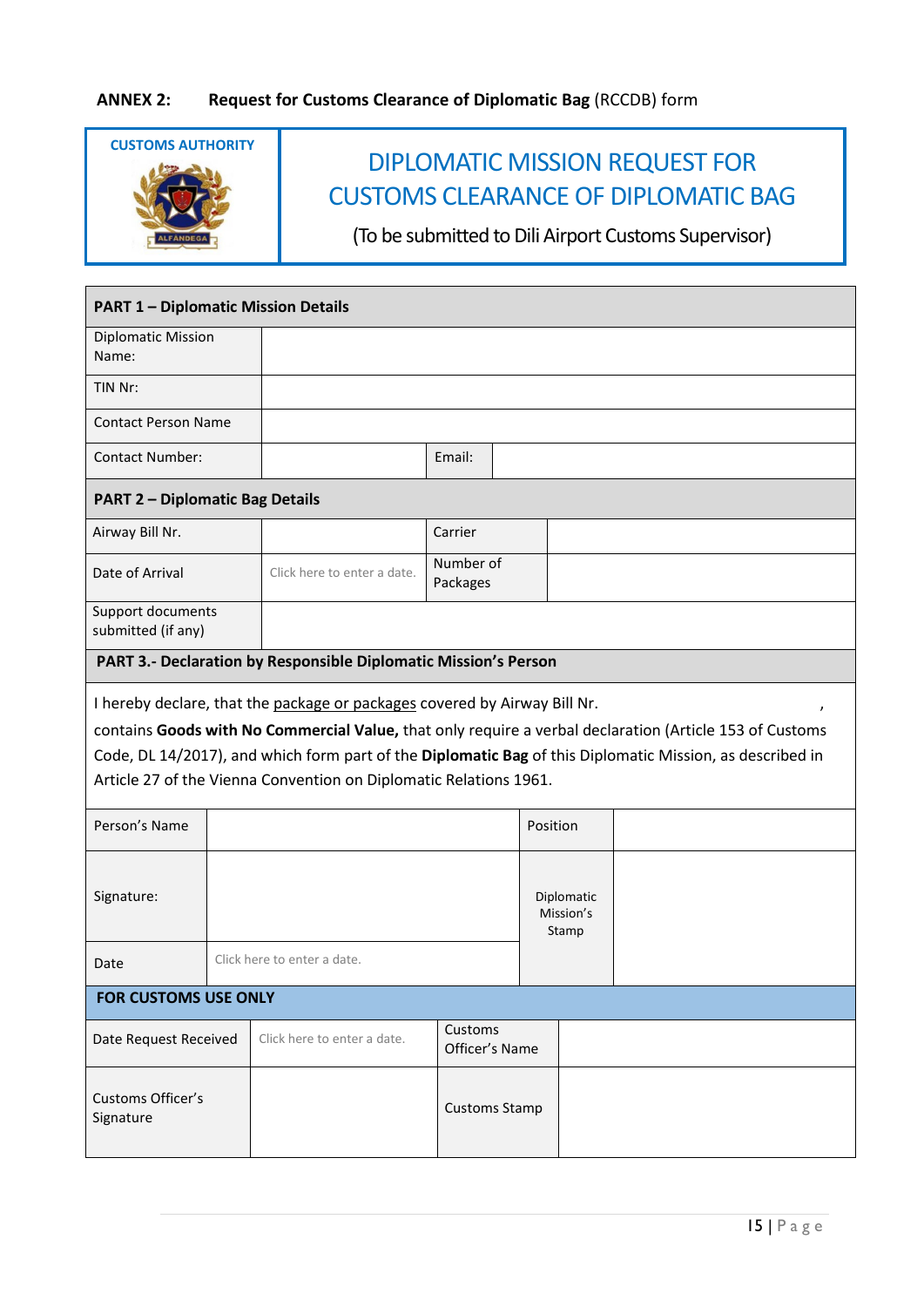# **ANNEX 3: Examples of ASYCUDA World Airway Bill and Manual Acquittal Screens**

| <b>Manifest - Waybill</b>                                                         |                                     |                                                                 |                                     |
|-----------------------------------------------------------------------------------|-------------------------------------|-----------------------------------------------------------------|-------------------------------------|
|                                                                                   |                                     |                                                                 |                                     |
|                                                                                   |                                     |                                                                 |                                     |
| Office of departure / arrival<br><b>DIL02</b><br>Airport President Nicolao Lobato |                                     |                                                                 |                                     |
| <b>General Information-</b>                                                       |                                     |                                                                 |                                     |
| Voyage number                                                                     | Date of departure                   | <b>Date of arrival</b><br><b>Time of arrival</b>                | <b>Registration number</b>          |
| <b>VOYAGE NUMBER 01</b>                                                           | 17/01/2020                          |                                                                 | $\overline{I}$                      |
| <b>Waybill reference number</b>                                                   | <b>Waybill type</b>                 | Last discharge<br><b>Nature</b>                                 | <b>Waybill line</b>                 |
| <b>B/L REFERENCE 01</b>                                                           | <b>HSB</b><br><b>House Sea Bill</b> | 23                                                              | 1                                   |
| <b>Previous document</b>                                                          |                                     | <b>UCR</b>                                                      |                                     |
|                                                                                   |                                     |                                                                 |                                     |
| <b>Place of loading</b>                                                           |                                     | <b>Place of unloading</b>                                       |                                     |
| <b>AUDRW</b><br>Darwin                                                            |                                     | <b>TLDIL</b><br>Dili                                            |                                     |
|                                                                                   |                                     |                                                                 |                                     |
| -Carrier-                                                                         |                                     | <b>Exporter/Shipper-</b>                                        |                                     |
|                                                                                   |                                     |                                                                 |                                     |
|                                                                                   |                                     | <b>Diplomatic Pouch</b>                                         |                                     |
|                                                                                   |                                     | <b>Diplomatic Pouch</b>                                         |                                     |
|                                                                                   |                                     |                                                                 |                                     |
|                                                                                   |                                     |                                                                 |                                     |
|                                                                                   |                                     |                                                                 |                                     |
| <b>Shipping agent</b>                                                             |                                     |                                                                 |                                     |
|                                                                                   |                                     |                                                                 |                                     |
| Transport-                                                                        |                                     |                                                                 |                                     |
| Mode                                                                              |                                     | <b>Identity</b>                                                 |                                     |
|                                                                                   |                                     |                                                                 |                                     |
| <b>Nationality</b>                                                                |                                     |                                                                 |                                     |
|                                                                                   |                                     |                                                                 |                                     |
|                                                                                   |                                     |                                                                 |                                     |
| Notify-                                                                           |                                     | Consignee                                                       |                                     |
| 4000001                                                                           |                                     | 4000001                                                         |                                     |
|                                                                                   |                                     |                                                                 |                                     |
| <b>AUSTRALIAN MISSSON IN EAST TIMOR</b>                                           |                                     | <b>AUSTRALIAN MISSSON IN EAST TIMOR</b>                         |                                     |
| Av. Dos Martires da Patria<br><b>VERA-CRUZ</b>                                    |                                     | Av. Dos Martires da Patria<br><b>VERA-CRUZ</b>                  |                                     |
| <b>DILI</b>                                                                       |                                     | <b>DILI</b>                                                     |                                     |
| <b>TIMOR LESTE</b>                                                                |                                     | <b>TIMOR LESTE</b>                                              |                                     |
|                                                                                   |                                     |                                                                 |                                     |
| <b>Goods Details-</b>                                                             |                                     |                                                                 |                                     |
| <b>Total containers</b><br><b>Packages codes</b>                                  |                                     | <b>Status</b>                                                   | <b>Number of degrouped waybills</b> |
| $\bf{0}$<br><b>BG</b>                                                             | Bag                                 | <b>HSE</b>                                                      | 0                                   |
| Marks & nb.                                                                       |                                     |                                                                 |                                     |
| <b>Diplomatic Mail Pouch</b>                                                      |                                     |                                                                 |                                     |
|                                                                                   |                                     |                                                                 |                                     |
|                                                                                   |                                     |                                                                 |                                     |
| <b>Manifested packages</b>                                                        | <b>Remaining packages</b>           | <b>Manifested gross weight</b><br><b>Remaining gross weight</b> | <b>Volume(CBM)</b>                  |
| 1.00                                                                              |                                     | 10.000                                                          |                                     |
| <b>Description of goods</b>                                                       |                                     |                                                                 |                                     |
| <b>Diplomatic Mail Pouch</b>                                                      |                                     |                                                                 |                                     |
|                                                                                   |                                     |                                                                 |                                     |
|                                                                                   |                                     |                                                                 |                                     |
| Location                                                                          |                                     |                                                                 |                                     |
|                                                                                   |                                     |                                                                 |                                     |
|                                                                                   |                                     |                                                                 |                                     |
| <b>Declared Values and Seals Details-</b>                                         |                                     |                                                                 |                                     |
| P/C Ind                                                                           | <b>Freight amount and currency</b>  |                                                                 |                                     |
|                                                                                   |                                     |                                                                 |                                     |
| <b>Value for customs</b>                                                          | <b>Value for transport</b>          |                                                                 | <b>Value for insurance</b>          |
|                                                                                   |                                     |                                                                 |                                     |
| <b>Seals number</b>                                                               | <b>Marks</b>                        | Party                                                           |                                     |
|                                                                                   |                                     |                                                                 |                                     |
| <b>Information</b>                                                                |                                     |                                                                 |                                     |
|                                                                                   |                                     |                                                                 |                                     |
|                                                                                   |                                     |                                                                 |                                     |